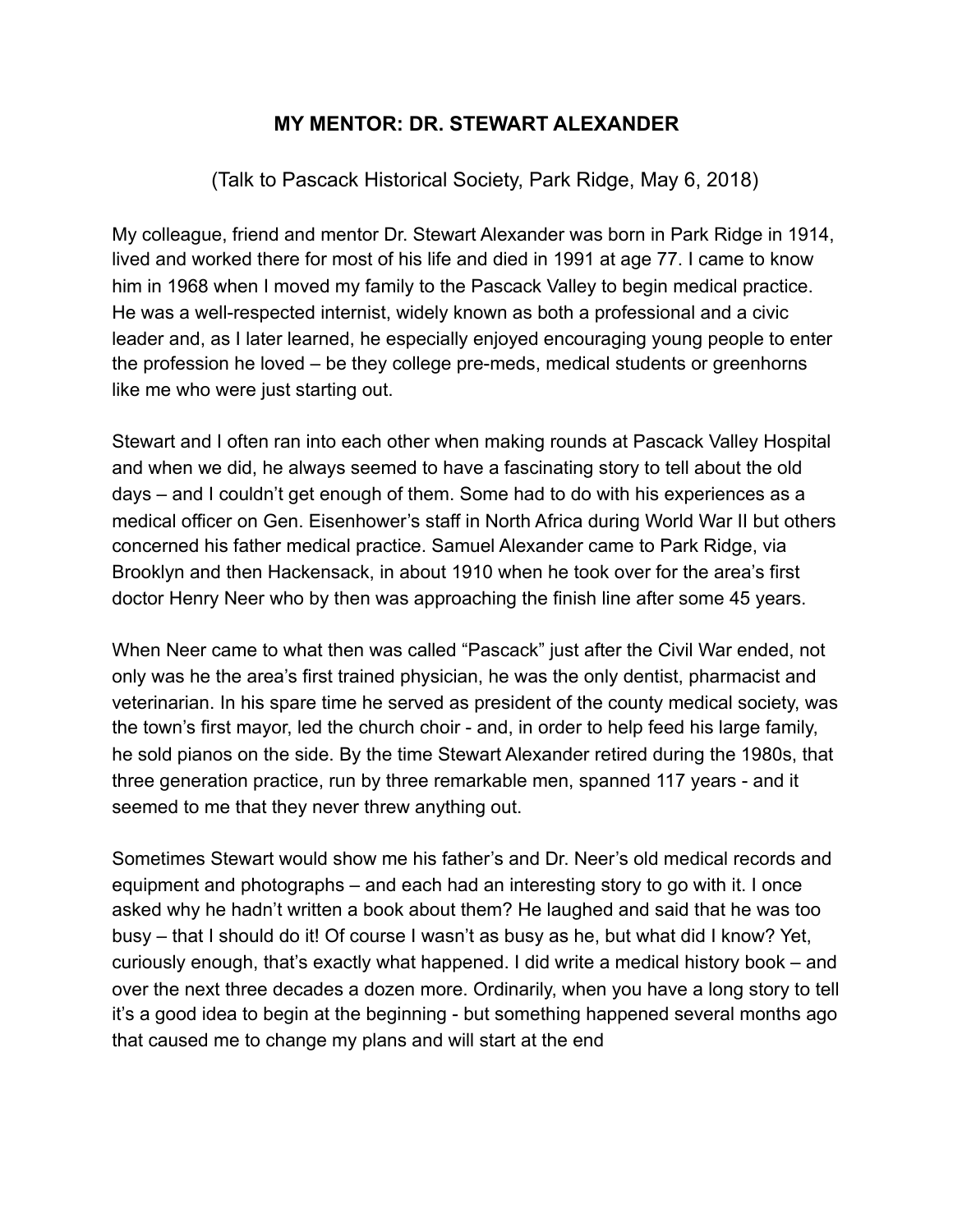The reason was that several months ago I received an e-mail from a historian by the name of Jennet Conant who explained that she's writing a book about Stewart Alexander.\*\*\*\* She'd been advised that I knew a great deal about him and I admitted that was true. In fact, I've always considered Stewart to be my medical mentor because he was influential at several times in my professional career. Beyond the Pascack Valley, he was a relatively unknown doctor who had died more than a quarter century ago so I was surprised by her interest, but Conant explained that she's already spent nearly four years researching him and the reason for her interest has to do with gas poison gas!

Jennet Conant has written five books each of which has focused on individuals who played an important role during World War II. Among her subjects have been the likes of Julia and Paul Child and their work with the OSS - did you know that? And also Roald Dahl - the author of Charley and the Chocolate Factory - who worked for British intelligence. Another book was about J. Robert Oppenheimer and his work on the atomic bomb at Los Alamos and her fifth book, published just last year, was about her grandfather James Conant who for twenty years was the president of Harvard and also was the administrative director of the Manhattan Project. I suspected that it was Jenny's first book *Tuxedo Park*, that was published about sixteen years ago, that explains how and why she became aware of Stewart Alexander.

The day after I received Jenny Conant's e-mail, there was a program shown on PBS, on *The American Experience*, that was based on her book about Tuxedo Park. Both her book and the documentary were about a little known Wall Street wizard by the name of Alfred Loomis who lived in Tuxedo Park during the 1920s and 30s. As you probably know it was an exclusive enclave of tycoons who famously called their formal party clothes "tuxedos." The place originally was used as a hunting and fishing retreat for the wealthy friends of the tobacco mogul Pierre Lorillard and even now it's still gated to keep out the *hoi polloi*.

Alfred Loomis was an eccentric multi-millionaire. He was reclusive, shunned publicity and was passionate about - of all unlikely things for a financier - experimental physics. As a gentleman scientist, Loomis built a private laboratory on his estate in Tuxedo Park where during '20s and '30s he housed many brilliant young scientists. As a result of their work came such inventions as electroencephalograms and ultrasound, but during World War II the Loomis lab with most of the scientists were transplanted to MIT where they developed radar - some claimed that radar *won* the War while the bomb only *ended* it.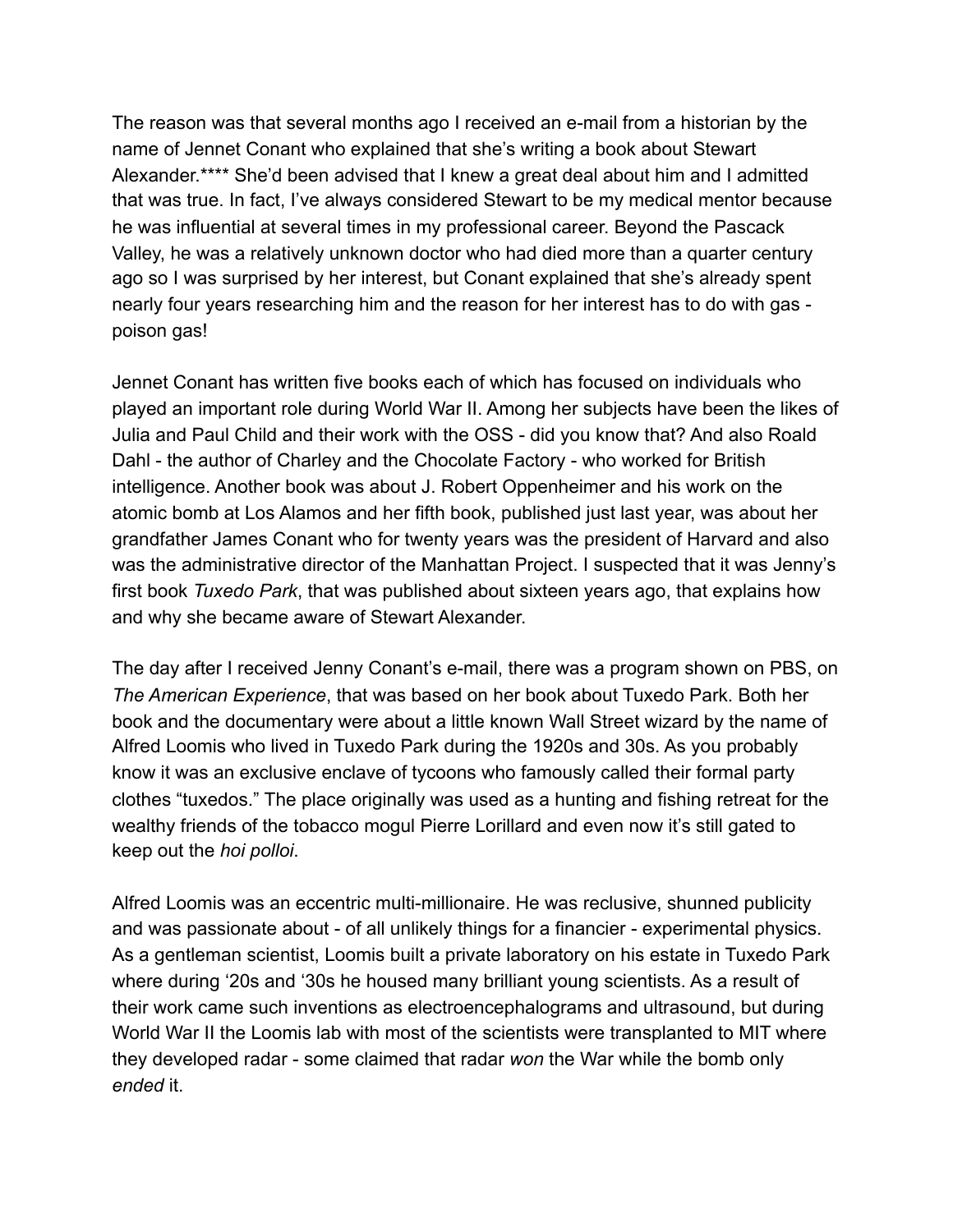So what does any of that have to do with Stewart Alexander? Be patient. I'm getting there. Jenny's family included a number of brilliant but psychologically flawed individuals. Her great grandfather on her mother's side was a Nobel Prize winning chemist at Harvard and her grandfather, the brilliant chemist James Conant worked for him - and then married the boss's daughter. Jenny explained that although her grandfather was born on the wrong side of the tracks in Boston, he rose above the haughty Brahmins and transformed Harvard into the academic powerhouse that we know. But it seems that there was a hereditary taint of bipolar disease on her mother's side and one of Jenny's great uncles who worked for Alfred Loomis at Tuxedo Park committed suicide there. The plot thickens.

Jennet Conant had access to unpublished diaries and many records of her grandfather and granduncle, but while she was doing research in Tuxedo Park she seems to have met Diane Sudgen who is one of Stewart Alexander's daughters and lives there. Diane told Jenny what she knew about her father's World War II experience and suggested that she contact Dr. Michael Nevins who might know some more. Jenny seems to have done her homework and even had read some of my books in which I've sometimes written about Dr. Alexander. So we arranged to meet at my apartment in Piermont, spent about three hours together and since then have continued to correspond.

Before I continue, let me digress to tell you a little about poison gas. During WW I, that formerly was called "the Great War," the Germans began using chlorine gas in flagrant violation of international conventions. In April 1915 the valves of 6,000 cylinders of pressurized liquid gas that had been secretly stored in trenches in Belgium were opened and within ten minutes a huge yellow cloud rolled down on the opposing French lines. The Allies were totally unprepared and more than a thousand soldiers were killed and four thousand more were disabled. During the war the Germans used twenty-eight different gases that caused more than a million deaths but mustard - which was described as "the king of battle gases" - was far more toxic than phosgene which was next worst.

Then during the summer of 1917, as the first American soldiers were arriving in France, the Germans launched another gas attack. Artillery shells containing mustard gas (which was known as "The Yellow Cross" because of the shell markings) landed with a soft "plop" and there were no immediate effects; but within a matter of hours there was blistering of skin, blindness, coughing and vomiting and many fatal outcomes. Of the war's 17 million deaths an estimated 90,000 were killed and a million left blind or disabled from gas.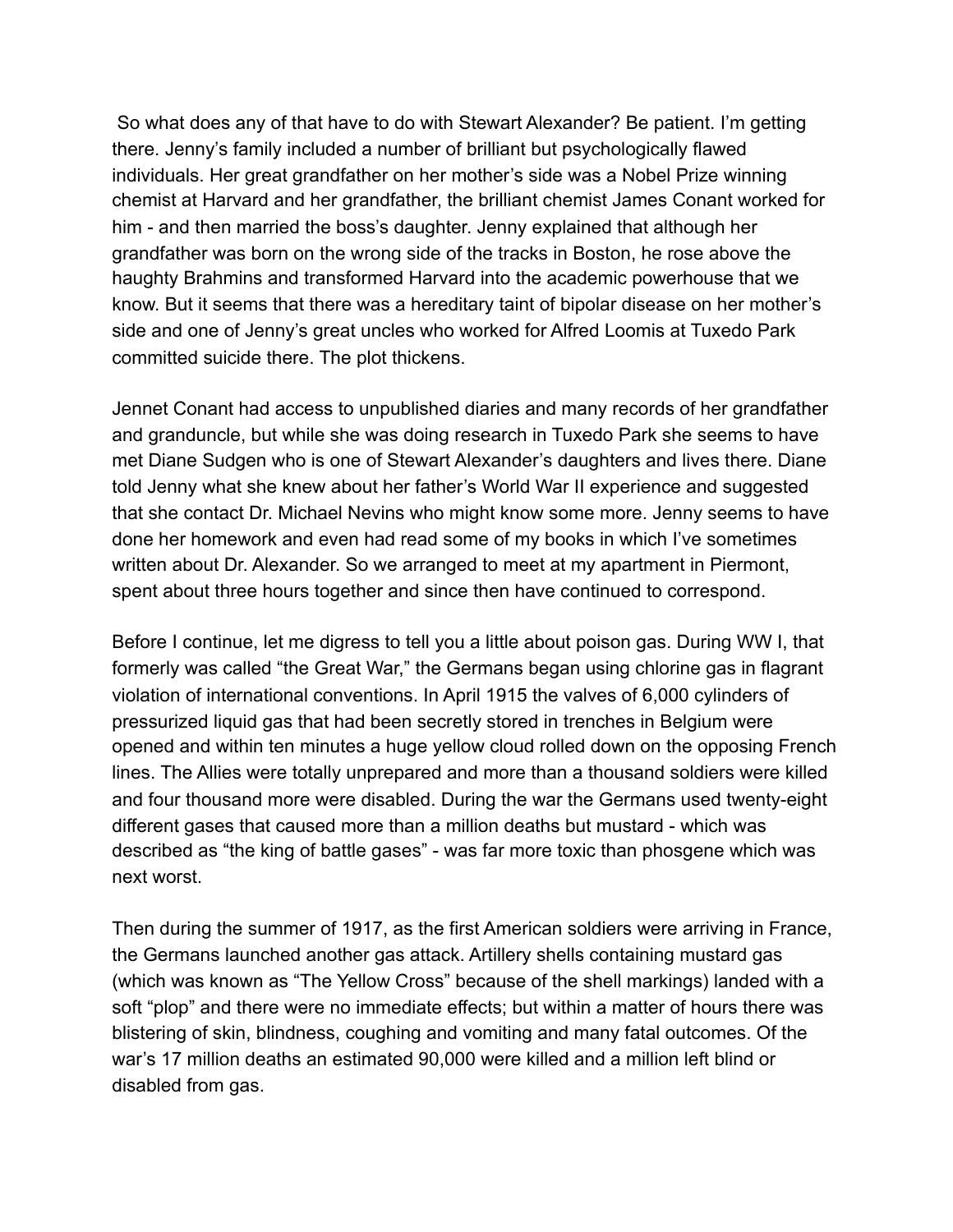In 1918 a secret poison gas factory was built at the Aberdeen Proving Ground in Maryland where more than 10,000 workers at the Edgewood Arsenal began churning out an average of thirty tons of mustard gas a day - and by the end of WWI, the United States was producing more gas than England, Germany and France combined. That operation was led by Jenny's grandfather James Conant who then was only 28 years old. Moreover, Harvard's future president was charged with developing an improved toxin derived from arsenic that would be cheaper and safer to manufacture than mustard and far more deadly. It was named "Lewisite" after the chemist (Winfred Lee Lewis) who led the work and it was expected to be "the great American gas which would win the War" - "the most terrible weapon ever devised by man." Three hundred tons of Lewisite was to be produced at a secret site near Cleveland but the armistice of November 11, 1918 ended the gas race.

It's not clear how much of this super-poison actually was produced. Accounts differed but one report (*NYT,* April 20, 1919) said that "ten tons a day" of Lewisite was being manufactured at the time the peace treaty was signed: The *NYTimes* reported,"Almost enough was on hand to destroy the entire people of the United States." After the war, the huge store of liquid Lewisite was packed in steel drums and either buried or dumped at sea, but Winfred Lewis predicted that "somewhere out in the undiscovered countries of science, there is a chemical weapon that will anesthetize whole armies."

Chemical warfare and the use of asphyxiating gases was specifically banned in the Geneva Protocols of 1925, but before long with another war looming, our War Department thought it was likely that the Germans would reintroduce chemical weapons. So a secret program was begun to find a countermeasure. In the research work use of the term "mustard gas" was prohibited so a code name "Substance X" was used.

Soon after World War II broke out, there were rumors that German researchers were developing powerful biological and chemical weapons and sophisticated delivery systems. Reportedly, they were shipping tanks of mustard gas to secret depots in Algeria and the Mediterranean region and, at the same time, German scientists were working on neurotoxins like sarin and a formulation of cyanide called Zyklon-B. In August 1943 President Roosevelt publicly warned Berlin of the consequences should they dare resort again to gas warfare:

 *As President of the United States and Commander-in-Chief of the American armed forces, I want to make clear beyond all doubt to any of our enemies contemplating*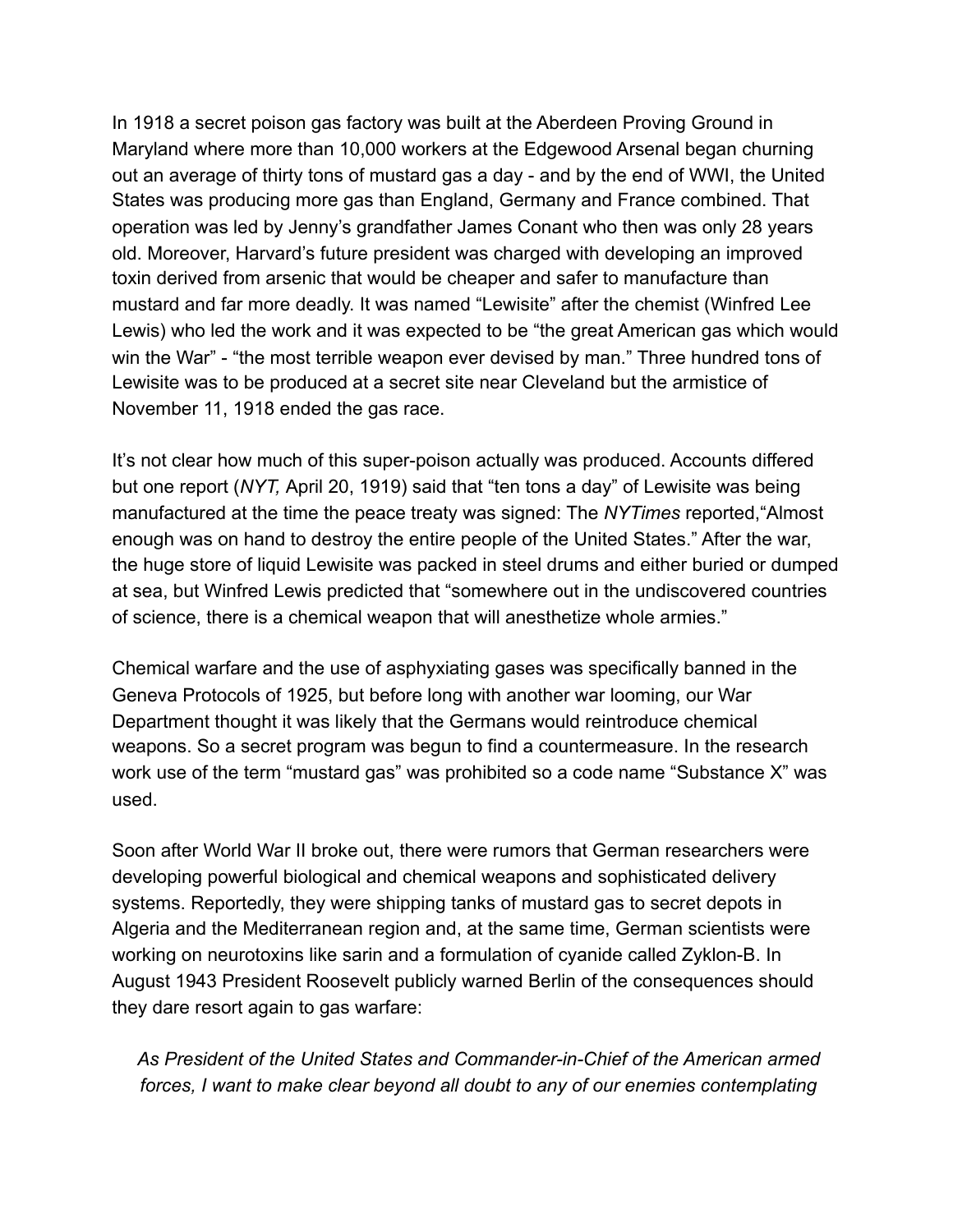*resort to such desperate and barbarous methods that acts of this nature committed against any one of the United Nations will be regarded as having been committed against the United States itself and will be treated accordingly. We promise to any perpetrators of such crime full and swift retaliation in kind and I feel obliged now to warn the Axis armies….that the terrible consequence of any use of these inhumane methods on their part will be brought down swiftly and surely upon their own heads. Any use of poison gas by any Axis power, therefore, will immediately be followed by the fullest retaliation…*

After FDR's warning, we set up chemical depots near Oran in North Africa and a 45 day reserve of more than 200,000 bombs filled with mustard or phosgene was to be stockpiled in Italy in dumps near an airport in Foggia on the Adriatic coast.

With all that as background, now let's fast forward to December 3, 1943 when the German Luftwaffe launched a surprise aerial attack on the Italian port at Bari which was packed with Allied supply ships. One of them was the American Liberty ship *John Harvey* which contained a secret cargo of 2,000 bombs - each was four feet long, weighed 100 pounds and was filled with mustard gas. The bombs had been manufactured in Maryland, loaded in the ship's hold and after stops in Algiers and Sicily, now were waiting to be unloaded in Bari. The damage from the Luftwaffe attack was devastating. Seventeen ships sunk to the bottom and more than 1000 military personnel lost their lives. Burns and blindness were almost immediate, deaths came hours or days later. In all there were 617 known mustard casualties from the Bari raid and untold more Italian citizens who never learned what hit them (nearly 14% of the casualties were fatal.)

During the summer of 1942 General Eisenhower had wired chief of staff George C. Marshall that he needed an expert in the medical aspects of chemical warfare and the man selected for the job was our hero 28 year old Lt. Colonel Stewart Alexander. He had graduated from Dartmouth in 1934 and spent the first two years of medical school there before transferring to Columbia P&S where he received his medical degree in 1937. While interning at NYU he joined the Medical Corps Reserve and toward the end of 1940 was called to active duty. Because he was interested in chemistry, he was assigned to the Edgewood Arsenal which, as you'll recall, is where James Conant had worked in the Research Division during WW I two decades earlier. Just like Conant Stewart studied the effects of mustard agents and then shortly after the war began, he was assigned to General Eisenhower's headquarters in Algiers. As an important aside, it's there that he met and married Col. Bernice Wilbur who was the army's chief of 4,000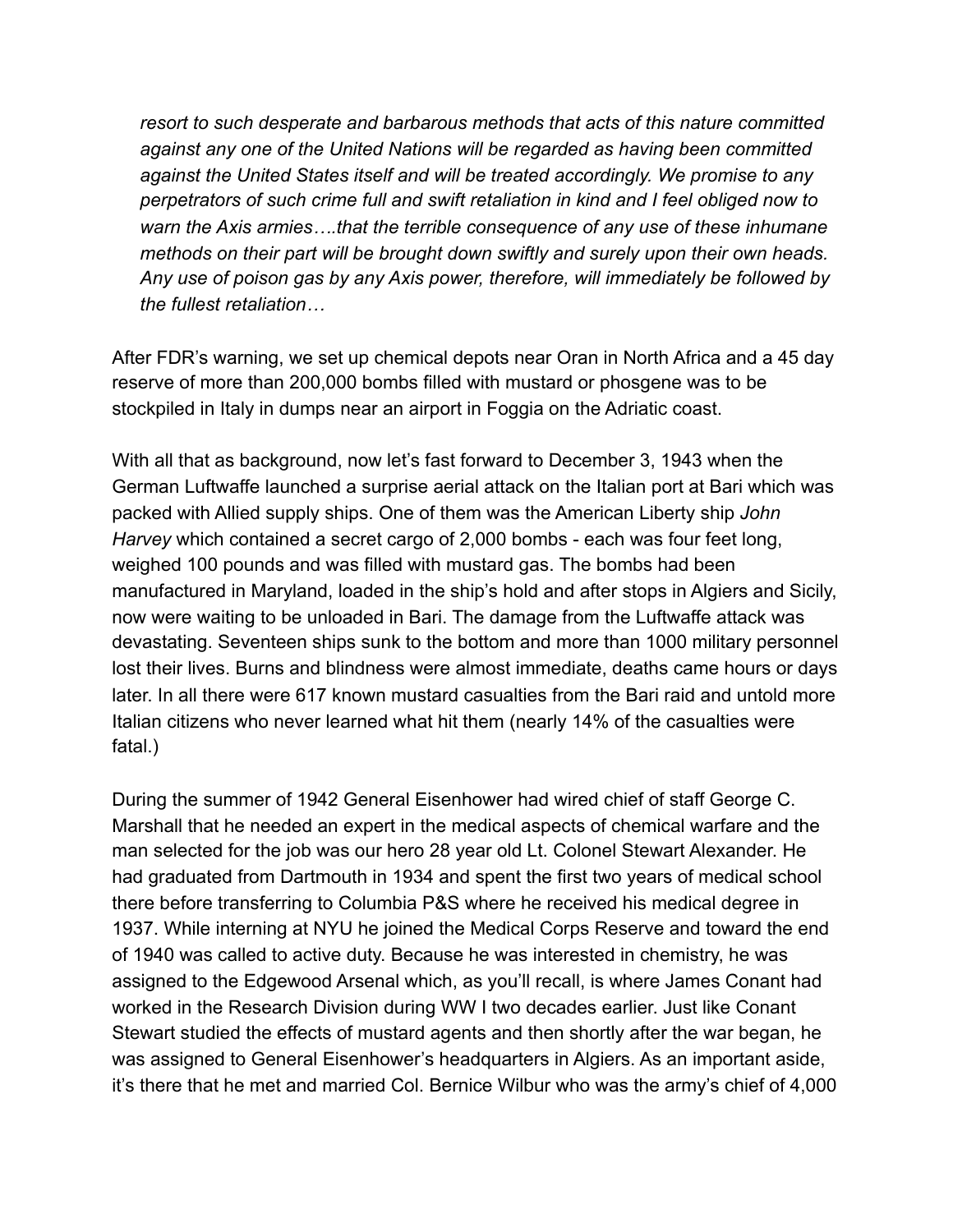nurses in the Mediterranean Theater. Although she outranked him, apparently it was love at first sight. Ike officiated at their wedding and the Alexanders and Eisenhowers became life-long friends.

Even as our physicists were racing to beat the Germans in building an atomic bomb, fears of gas warfare had prompted a major expansion of our Chemical Warfare Service. Its budget rose from \$2 million in 1940 to \$1 billion in 1942 and shortly after the attack on Pearl Harbor, the Dean of Yale School of Medicine (Milton Winternitz) signed a government contract to investigate new chemical warfare agents - among them was a newly discovered relative of mustard gas called nitrogen mustard.

Two research pharmacologists, Louis Goodman and Alfred Gilman were assigned to the secret project. Today, every physician knows their names because Goodman and Gilman's textbook of biochemistry (first published in 1941) became a classic that was used by everyone. In their rabbit experiments the toxin they used (which they called "Substance X") caused damage mostly to bone marrow and lymphoid tissue and it occurred to Goodman and Gilman that this might have potential benefit in treating human malignancies. In fact, in August 1942, which was four months *before* the Bari attack, they began treating a man who had far-advanced lymphosarcoma. He responded dramatically, but then relapsed and died after nine months. They got inconsistent effects in six other patients so what they needed was more data in humans.

Lt. Alexander was flown to Bari and right away used his nose to figure out what had happened. He recognized the pervasive garlic smell of nitrogen mustard that was familiar from his laboratory work. He suspected that the Germans must have dropped mustard bombs so he sent divers down into the harbor to seek evidence which they did. The trouble was that the bombs weren't German - they were found in the hold of the American tanker *The John Harvey*. Regardless of whose bombs they were, Dr. Alexander wanted to spread the word so that military and civilian doctors could properly treat victims - but not so fast. News of his report reached Winston Churchill who was quite familiar with poison gas from his own experience in World War I. Churchill denied that there was any gas and threatened the young doctor with court martial if he made his findings public. It didn't fit the Allied narrative.

So the affair was hushed up but Stewart's report already had reached Colonel Cornelius "Dusty" Rhoads who headed the medical division of the Chemical Warfare Service. Autopsies of forty fatal cases had revealed major destruction of lymphatic tissues and in his preliminary report Stewart wrote, "the systemic effects were far more severe than I